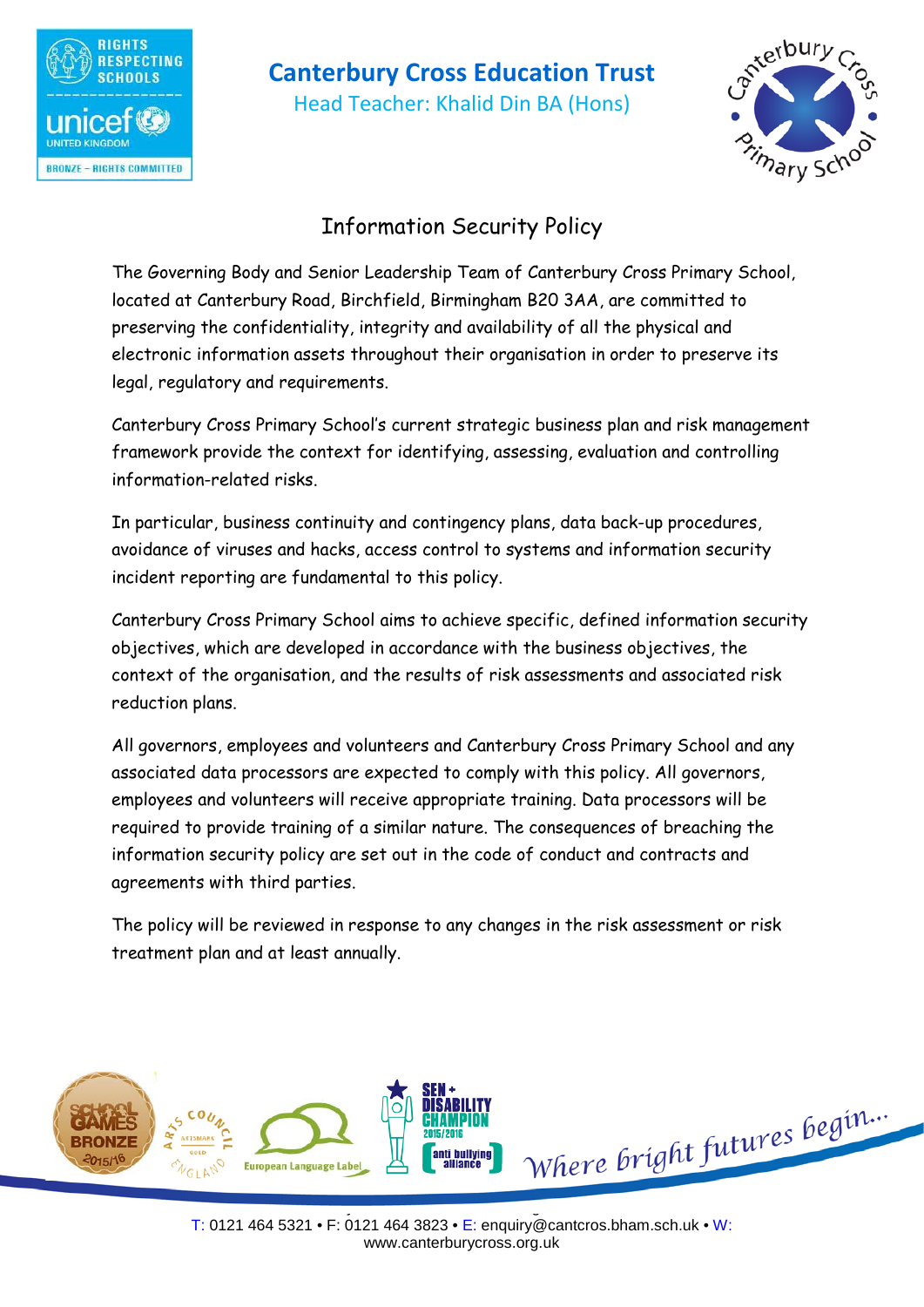### **In this policy, 'Information security' is defined as:**

Preserving – This means that governors, all full-time or part-time employees, volunteers, sub-contractors, project consultants and any external parties have, and will, be made aware of their responsibilities to preserve information security, to report security breaches and to act in accordance with the requirements of law. All governors, employees and volunteers will receive information security awareness training and more specialised employees will receive appropriately specific information security training.

The availability – This means that information and associated assets should be accessible to authorised users when required, and therefore physically secure. The computer network must be resilient, and Canterbury Cross Primary School must be able to detect and respond rapidly to incidents, such a viruses and other malware that threatens the continued availability of assets, systems and information. There must be appropriate business continuity plans.

Confidentiality – This involves ensuring that information is only accessible to those authorised to access it and therefore preventing both deliberate and accidental unauthorised access to Canterbury Cross Primary School's information and its systems, including its network and website.

Integrity – This involves safeguarding the accuracy and completeness of information and processing methods, and therefore requires preventing deliberate or accidental, partial or complete destruction or unauthorised modification, of either physical assets or electronic data. There must be appropriate contingency, including for the network and website, and data back-up plans and security incident reporting. Canterbury Cross Primary School must comply with all relevant data-related legislation in those jurisdictions within which it operates.

Physical (assets) – The physical assets of Canterbury Cross Primary School including, but not limited to, computer hardware, data cabling, telephone systems, filing systems and physical data files.

Information Assets – The information assets include information printed or written on paper, transmitted by post, shown in films, or spoken in conversation, as well as information stored electronically on servers, websites, PCs, laptops, mobile phones and PDAs, as well as on CD ROMs, floppy disks, USB memory stick, back-up tapes and any other digital or magnetic media, and information transmitted electronically by any means. In this context 'data' also includes sets of instructions that tell the systems how to manipulate information (i.e. the software: operating systems, applications, utilities, etc.)